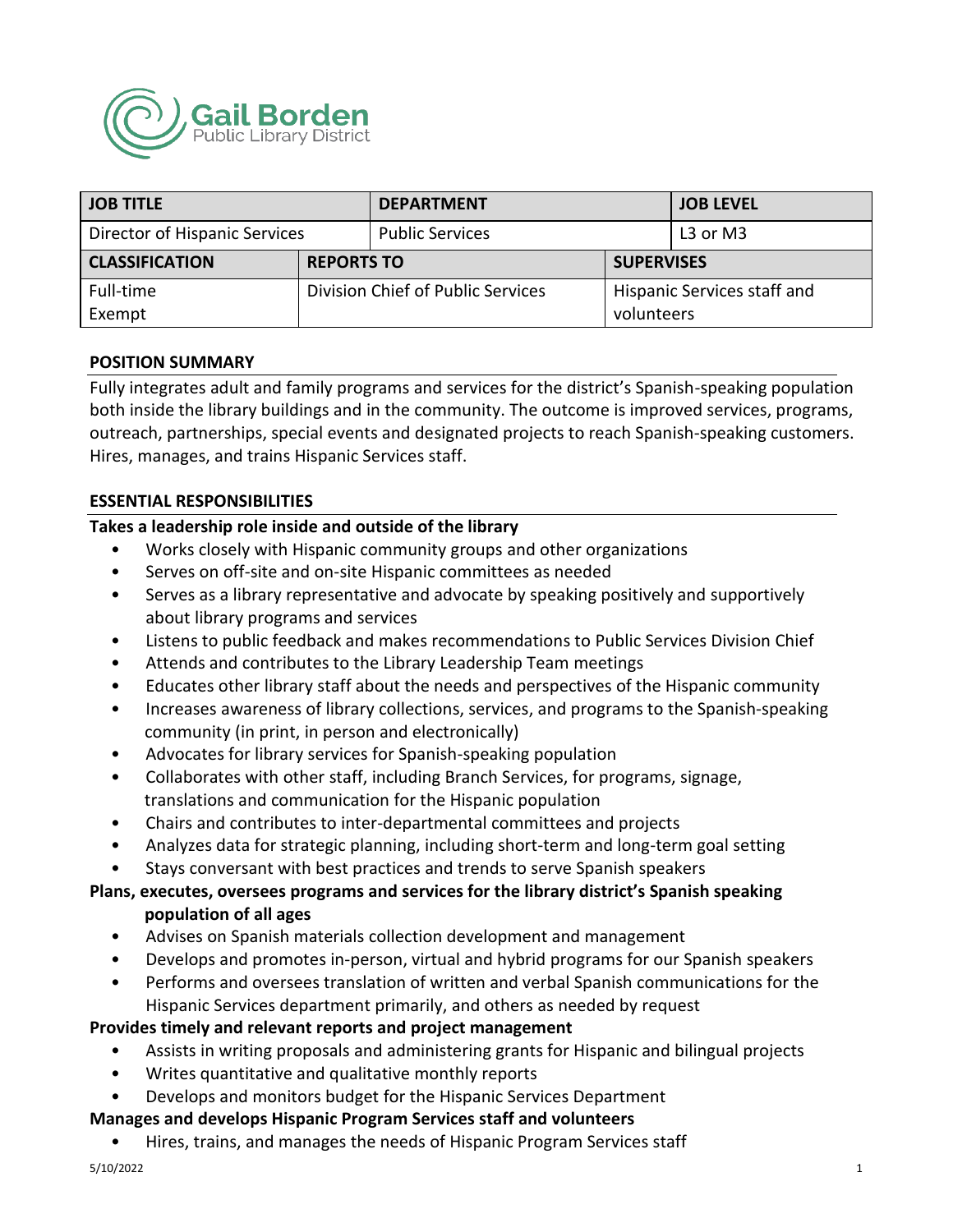- Works with HR and Division Chief to write and revise job descriptions and ads
- Conducts staff performance evaluations and improvement plans if needed
- Works to develop a positive, collaborative, and strong professional team
- Works with Volunteer Services to recruit and develop volunteers for Hispanic Services

# **Exemplifies Professionalism**

- Understands and explains library policies and procedures to the public and staff
- Seeks opportunities to publicly present the benefits of GBPLD's services
- Participates as a member of ALA, PLA & ILA professional associations
- Reads professional literature and stays current on library trends and innovations
- Keeps current on new research, strategies, and technologies regarding target audience and communicates this to Division Chief and colleagues
- Other library duties and related work as assigned

# **KNOWLEDGE / SKILLS / ABILITIES**

- Proficiency in verbal and written communication skills in English and Spanish
- Effective management and team leadership skills
- Excellent interpersonal communication skills to relate easily to individuals of diverse backgrounds and be sensitive and respectful of cultural differences
- Must be tactful and respect confidentiality
- Experience and ability using Microsoft Office, e-mail, Internet browsers and other computer applications
- Must be detail-oriented and have good organizational skills to meet deadlines
- Understands and practices ALA's Code of Ethics and represents the library in a professional manner
- Ability to work independently and collaboratively with other staff members, community partners, and library users
- Ability to organize and coordinate one's own work and that of supervised support staff
- Adapts positively to changes in existing practices, library routines, and workflows
- Demonstrates support for innovation and organizational changes needed to improve Hispanic Services for the community

# **EDUCATION/EXPERIENCE QUALIFICATIONS**\_\_\_\_\_\_\_\_\_\_\_\_\_\_\_\_\_\_\_\_\_\_\_\_\_\_\_\_\_\_\_\_\_\_\_\_\_\_\_\_\_\_\_\_\_\_

- MLS/MLIS from ALA accredited school preferred
- Supervisory experience with a track record of leadership
- Minimum five years of experience in program development

# **TOOLS/EQUIPMENT**

Use of the following equipment: computer, iPad and tablets, book carts, copy machine, printer, TV/VCR, video camera, fax machine, pagers, telephone, barcode scanner, portable radio, security system, camera, AV closet, sound systems, LCD projector, lighting systems, and other technology as required for programs.

# PHYSICAL REQUIREMENTS/WORK ENVIRONMENT